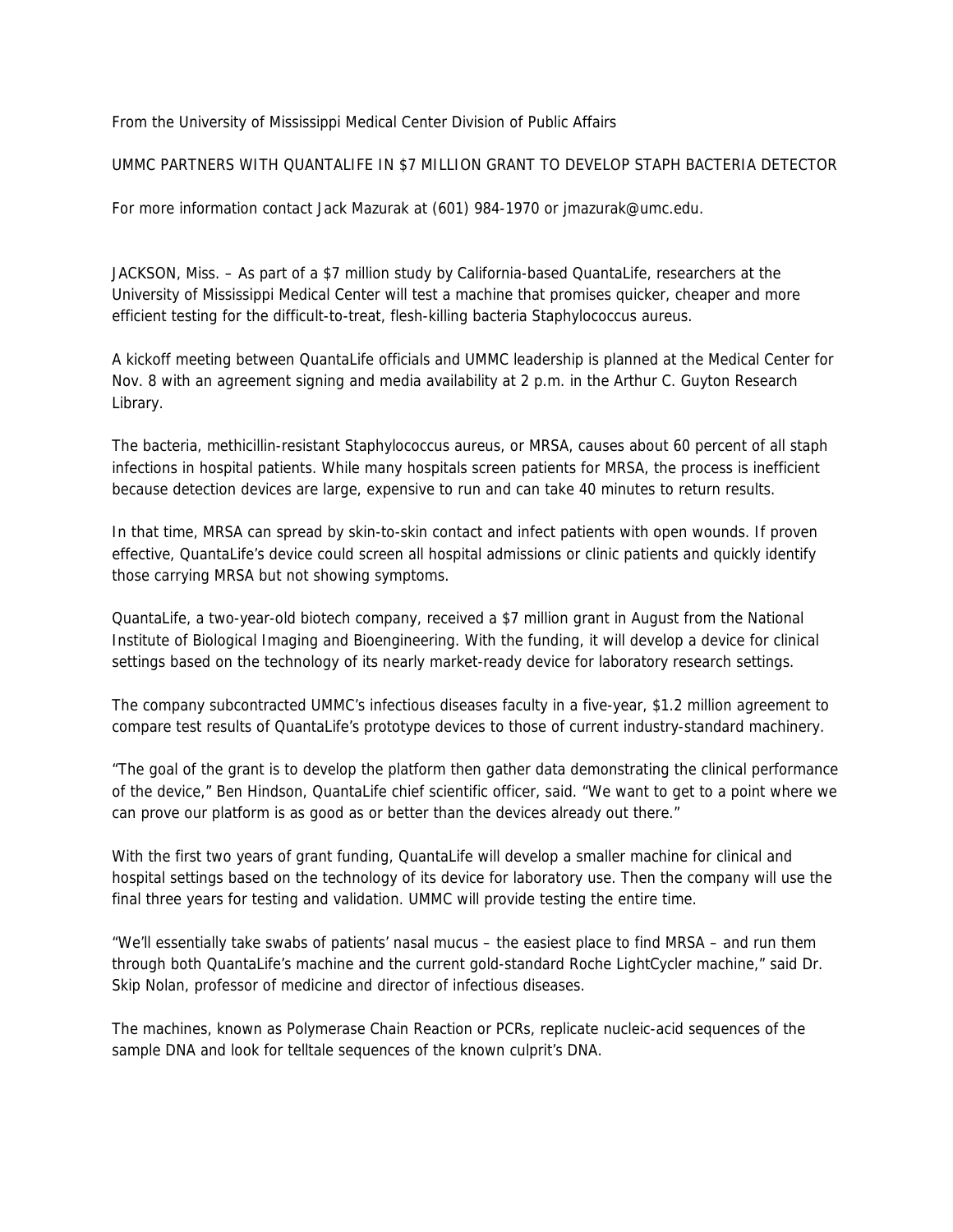Dr. Donna Sullivan, professor of medicine and infectious diseases researcher at UMMC, said the firstgeneration PCR machines took three to four hours to return results.

"The second-generation machines would tell you immediately what DNA you've got and how much. They are more accurate, reliable and quicker, but tests still take 40 minutes and are about \$30 each, which is cost-prohibitive if you want to test every patient admitted to a hospital," she said.

Compared to current machines, QuantaLife's technology uses far less specimen–micro droplets and fractional amounts of testing chemicals. That's how it promises to chop test costs from \$20 to \$2 and from 40 minutes to fewer than 15 minutes, all the while shrinking the machine from office-copier to desktop-printer size.

"People can carry MRSA on their skin and be asymptomatic for months and months," Nolan said. "We know in a hospital gloves and a mask will prevent it from spreading, but you can't put them on everyone. A conventional culture test takes 48-72 hours and current PCR machines still take too long and are too costly."

In the future, QuantaLife's micro-droplet technology PCRs could be tuned for any number of genetic targets.

"Fundamentally, the technology represents a new generation of nucleic-acid testing, so it brings a lot of possibilities to the table," Hindson said. "The core technology is generally very applicable to the nextgeneration uses. Infectious diseases identification and oncology are two promising areas."

In oncology, Sullivan said the technology eventually could be used to identify genetic markers of certain types of tumors. Quicker and more accurate testing could help physicians target an infectious disease, such as pneumonia, with a specific antibiotic rather than using multiple antibiotics.

The technology offers potential improvements for genetic screening. Maternal blood could theoretically be screened for genetic abnormalities, such as Down syndrome, without having to disturb the fetus, she said.

QuantaLife was founded in 2008 to commercialize technology from Lawrence Livermore National Laboratory. The company's headquarters are in Pleasanton, Calif.

## #### 11/4/10

Please forward this message to colleagues who might be interested. If you wish to be removed from this list or know of a colleague to add, send an e-mail message to: LAGriffin@pubaffairs.umsmed.edu.

The University of Mississippi Medical Center, located in Jackson, is the state's only academic medical center. University of Mississippi Health Care represents the clinical programs of the Medical Center and includes University Hospitals and Health System and University Physicians, the faculty group practice. UMMC encompasses five health science schools, including medicine, nursing, health related professions,